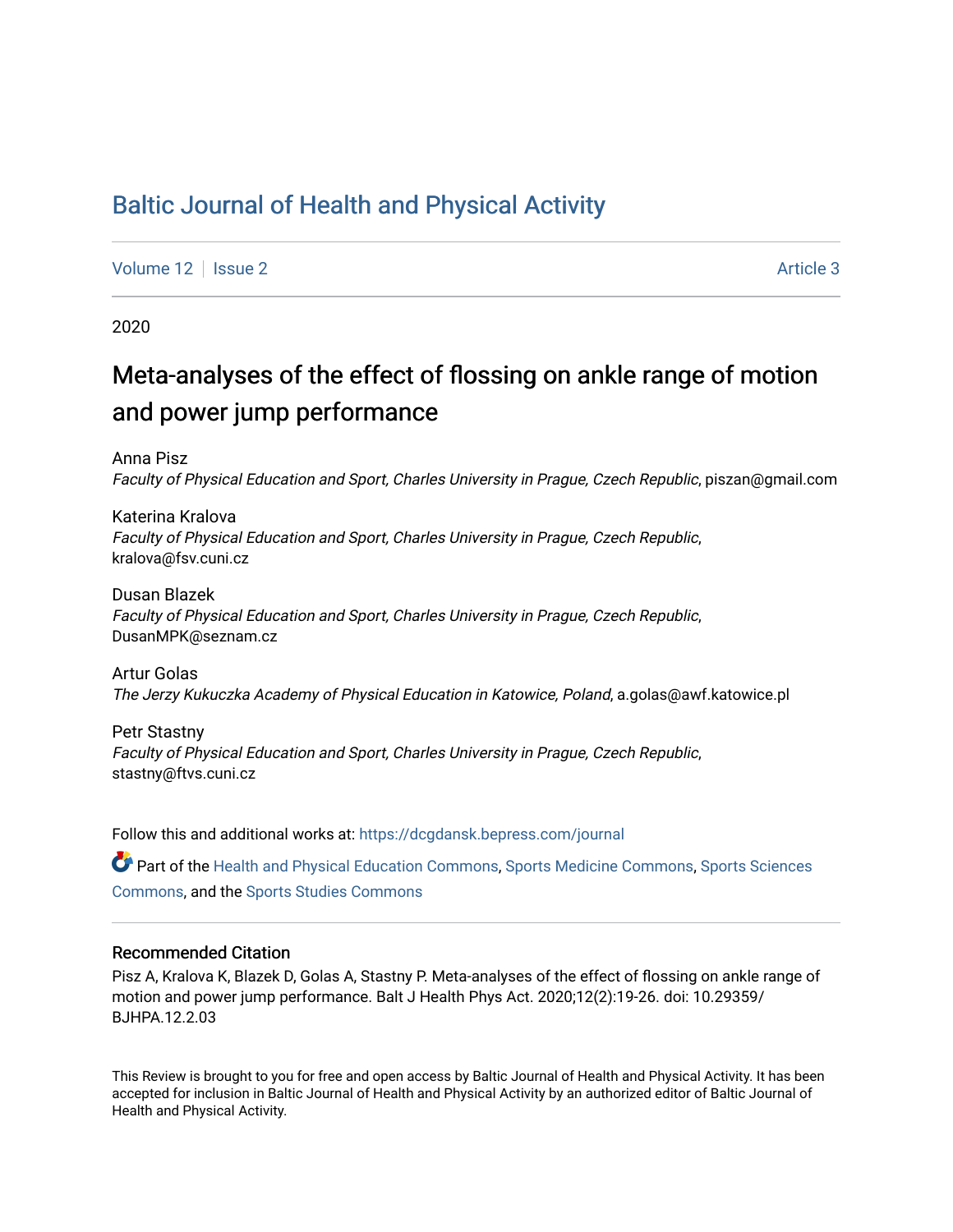**Petr Stastny1 CDG**

# **Meta-analyses of the effect of flossing on ankle range of motion and power jump performance**

**Anna Pisz1 ABCDEF, Katerina Kralova1 BE, Dusan Blazek1 BCF, Artur Golas2 AD,** 

<sup>2</sup> The Jerzy Kukuczka Academy of Physical Education in Katowice, Poland

**Authors' Contribution:**

**A** Study Design **B** Data Collection

**C** Statistical Analysis

**D** Data Interpretation

**E** Manuscript Preparation

**F** Literature Search

**G** Funds Collection

#### **abstract**

Decreased ankle range of motion (ROM) leads to many disorders, ranging in severity from gait abnormalities to knee and pelvis injuries. Therefore, maintaining full ankle ROM is very important, especially for athletes, for whom ankle ROM may affect their results during competitions. Medical flossing is a technique used by physiotherapists to improve ROM. The aim of this review was to investigate the effect of medical flossing on ankle ROM according to the results in previous studies.

<sup>1</sup> Faculty of Physical Education and Sport, Charles University in Prague, Czech Republic

The search was conducted with the following key words individually and/or in combinations: range of motion, flossband, mobility bands, vascular occlusion, flossing bands, compression, voodoo floss, and tack floss.

From the identified 5600 articles, only 4 studies were included in this systematic review. The results showed that the mean difference in ROM after treatment was 1.20 cm (Hedge's  $g = 0.31$ ,  $p < 0.01$ ,  $l = 89\%$ ).

There is evidence showing that the application of flossing can be beneficial to increase the ROM. Moreover, some of the studies confirmed a positive impact of flossing on jump performance; nonetheless, data to confirm this effect in this review are insufficient.

**Key words:** medical flossing, range of motion, jump performance.

#### **article details**

|                               | Article statistics: Word count: 2,844; Tables: 2; Figures: 3; References: 32                                                                                                                                                                                                                                                                                                                                                                                                                                                                                                                                                                                                                                                                                                                                                                                  |
|-------------------------------|---------------------------------------------------------------------------------------------------------------------------------------------------------------------------------------------------------------------------------------------------------------------------------------------------------------------------------------------------------------------------------------------------------------------------------------------------------------------------------------------------------------------------------------------------------------------------------------------------------------------------------------------------------------------------------------------------------------------------------------------------------------------------------------------------------------------------------------------------------------|
|                               | Received: April 2020; Accepted: May 2020; Published: June 2020                                                                                                                                                                                                                                                                                                                                                                                                                                                                                                                                                                                                                                                                                                                                                                                                |
|                               | <b>Full-text PDF:</b> http://www.balticsportscience.com                                                                                                                                                                                                                                                                                                                                                                                                                                                                                                                                                                                                                                                                                                                                                                                                       |
| Copyright                     | © Gdansk University of Physical Education and Sport, Poland                                                                                                                                                                                                                                                                                                                                                                                                                                                                                                                                                                                                                                                                                                                                                                                                   |
| Indexation:                   | Celdes, Clarivate Analytics Emerging Sources Citation Index (ESCI), CNKI Scholar (China National Knowledge<br>Infrastructure), CNPIEC, De Gruyter - IBR (International Bibliography of Reviews of Scholarly Literature in<br>the Humanities and Social Sciences), De Gruyter - IBZ (International Bibliography of Periodical Literature<br>in the Humanities and Social Sciences), DOAJ, EBSCO - Central & Eastern European Academic Source, EBSCO<br>- SPORTDiscus, EBSCO Discovery Service, Google Scholar, Index Copernicus, J-Gate, Naviga (Softweco, Primo<br>Central (ExLibris), ProQuest - Family Health, ProQuest - Health & Medical Complete, ProQuest - Illustrata: Health<br>Sciences, ProQuest - Nursing & Allied Health Source, Summon (Serials Solutions/ProQuest, TDOne (TDNet), Ulrich's<br>Periodicals Directory/ulrichsweb, WorldCat (OCLC) |
| <b>Funding:</b>               | This research was funded by Charles University grant UNCE HUM 032 and student support SVV 260466.                                                                                                                                                                                                                                                                                                                                                                                                                                                                                                                                                                                                                                                                                                                                                             |
| <b>Conflict of interests:</b> | Authors have declared that no competing interest exists.                                                                                                                                                                                                                                                                                                                                                                                                                                                                                                                                                                                                                                                                                                                                                                                                      |
| Corresponding author:         | Anna Pisz, Faculty of Physical Education and Sport, Charles University in Prague, Jose Martiho 269, 162 52 Prague, Czech<br>Republic. Phone: +420703952913, E-mail: piszan@gmail.com                                                                                                                                                                                                                                                                                                                                                                                                                                                                                                                                                                                                                                                                          |
| <b>Open Access License:</b>   | This is an open access article distributed under the terms of the Creative Commons Attribution-Non-commercial 4.0<br>International (http://creativecommons.org/licenses/by-nc/4.0/), which permits use, distribution, and reproduction in<br>any medium, provided the original work is properly cited, the use is non-commercial and is otherwise in compliance<br>with the license.                                                                                                                                                                                                                                                                                                                                                                                                                                                                          |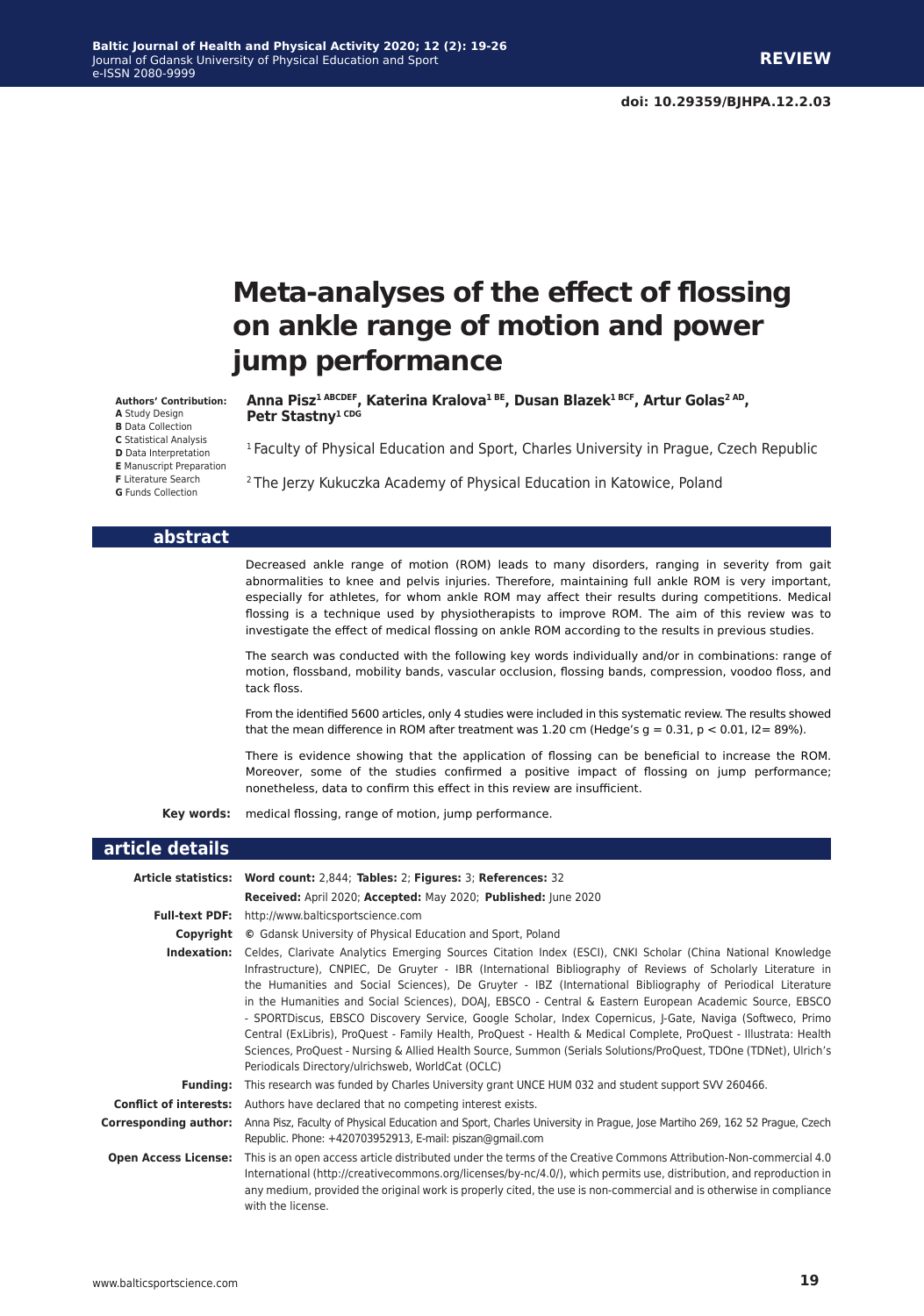## **introduction**

Flexibility is the ability to move a joint through its full range of motion (ROM) with control. A lack of mobility in one joint can lead to injuries and pain along the kinetic chain [1]. By increasing ROM, we may be able to enhance performance and reduce the risk of injury, and athletes should possess a level of flexibility that is appropriate for their chosen activities [2]. Moreover, increased ROM leads to improvements in vertical jumps [3]. Currently, there are many methods available to acutely increase ROM, one of which is medical flossing, also known as voodoo flossing [4]. It is assumed that the possible mechanisms of improvements in ankle ROM due to flossing are connected with fascial shearing and blood-flow restriction. Perhaps, this is a similar process to that of blood-flow restriction training through which increased amounts of growth hormones and catecholamine responses arise, increasing muscle forces and contractility and the efficiency of excitation-contraction coupling in the muscles [5, 6]. Fascia is a tough connective tissue that is present throughout the body in a threedimensional web from head to toe. Fasciae are ubiquitous, surrounding every muscle, bone, nerve, blood vessel and organ at the cellular level. Generally, the fascial system provides support, stability and cushioning. It is also important for locomotion and dynamic flexibility due to muscle involvement, and it is considered the main contributor to proprioception in the body [7, 8]. Fasciae play the main role in movement coordination and muscle interaction. An insufficient amount of flexible fasciae can lead to weakened muscles and poor muscular biomechanics, which lead to a decreased ROM, altered structural alignment and reduced endurance and motor coordination [9, 10]. Shearing caused by rubber bands might decrease the stiffness of the fascia, the main effect of which is an increase in ROM.

As mentioned above, flossing may have similar mechanisms to ischemic preconditioning/blood-flow occlusion/restriction training. In addition to the hormonal response it yields, ischemic preconditioning has been shown to improve muscle contraction efficiency, possibly by increasing muscle forces and contractility [11], and/or to improve the quality of excitation-contraction coupling [12]. Flossing can be applied to any joint or muscle in the body. However, because the ankle joint is important for walking, jumping and landing, most of the previous studies have focused on the ankle. The ankle is a complex part of the human body [13]. Proper biomechanical function of the ankle is required for the lower extremities to function normally [14]. Changes in ROM can lead to many dysfunctions, both in normal daily living, as ankle dorsiflexion (DF) is required during walking [15], and during sport activities, as DF is an important strategy used to absorb shock when landing after a jump [16, 17]; limitations in the movement of the ankle lead to restricted knee flexion displacement and knee valgus displacement during landing and squatting. All these issues may contribute to increased anterior cruciate ligament (ACL) injury risk, patellofemoral pain and other lower-limb injuries [17−22].

There is a limited amount of research on flossing, and no review articles have been conducted. Kiefer et al. [23] assessed the effect of flossing on glenohumeral flexion in child's posture. The results showed that there were no significant differences between the flossing and control groups; however, participants indicated more significantly perceived benefits from the intervention in terms of mobility. Moreover, the glenohumeral joint is considered difficult to wrap with tape, unlike the ankle, which is the main point of interest in this field.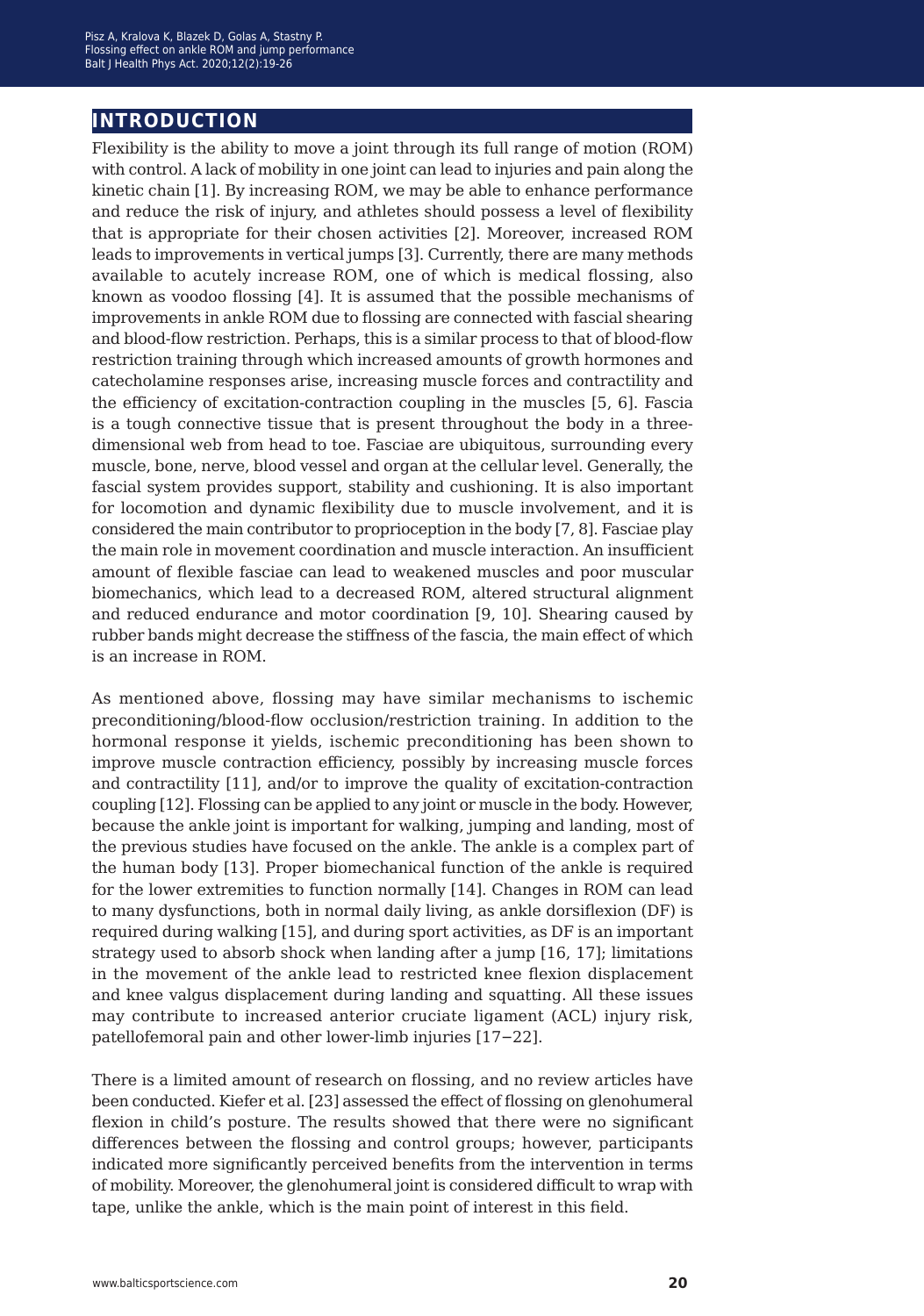Although an effect of flossing has been documented, it has not been determined how large impact can be expected with this method; therefore, the aim of this study was to conduct a meta-analysis on the effects of flossing on aspects of performance.

## **material and methods**

### **search strategies**

The review included studies that examined the effects of flossing on the ankle range of motion. The articles in the Scopus, PubMed, PEDro and Google Scholar databases were searched. The search took place in November 2019, and the results were not restricted by dates. The databases were searched by using the following keywords: range of motion, flossband, mobility bands, vascular occlusion, flossing bands, compression, voodoo floss, and tack floss. These key words were used individually and/or in combination.

#### **study selection**

The inclusion criteria for the studies in this review were as follows: the study contained a research question regarding the influence of flossing on the ankle range of motion; the ROM test was performed with the standard methodology, with the results reported in cm; and the study was published in English. The exclusion criteria were the text not in English, poor methodological design or measured parameters.

#### **qualitative comparison**

Qualitative analyses were performed using RevMan version 5.3 (Copenhagen). Weighted means was used to calculate the flossing effect among different studies and e. Hedges' g was consequently chosen for effect size. I2 was used to assess heterogeneity.

### **results**

The search process is presented in Figure 1. In total, 5503 records were identified with search keywords in the Scopus database, and 132 records were identified from other sources. After the duplicate articles were removed, a total of 5600 articles remained. After the abstracts were screened, 28 articles remained, and 22 articles were excluded because they were not suitable for a systematic review. The full texts of six articles were used to determine their eligibility (Supplementary material 1), and two of them were not suitable for qualitative comparison with other studies. In total, 4 records were included in the meta-analysis. In total, those 4 documents involved 145 participants, where all studies used weight-bearing lunge test (WLBT). One article was missing a control group because it used a crossover design. The remaining study [24] used the contralateral leg, which did not undergo the flossing treatment, for comparison, or the participants attended another session to obtain control group results.

Table 1 and Figure 2 show the main results of the included studies, where all authors of these studies concluded that flossing increases the ankle range of motion. Table 2 and Figure 3 show the reported changes in the included studies. The weighted mean difference in ROM after treatment was 1.20 cm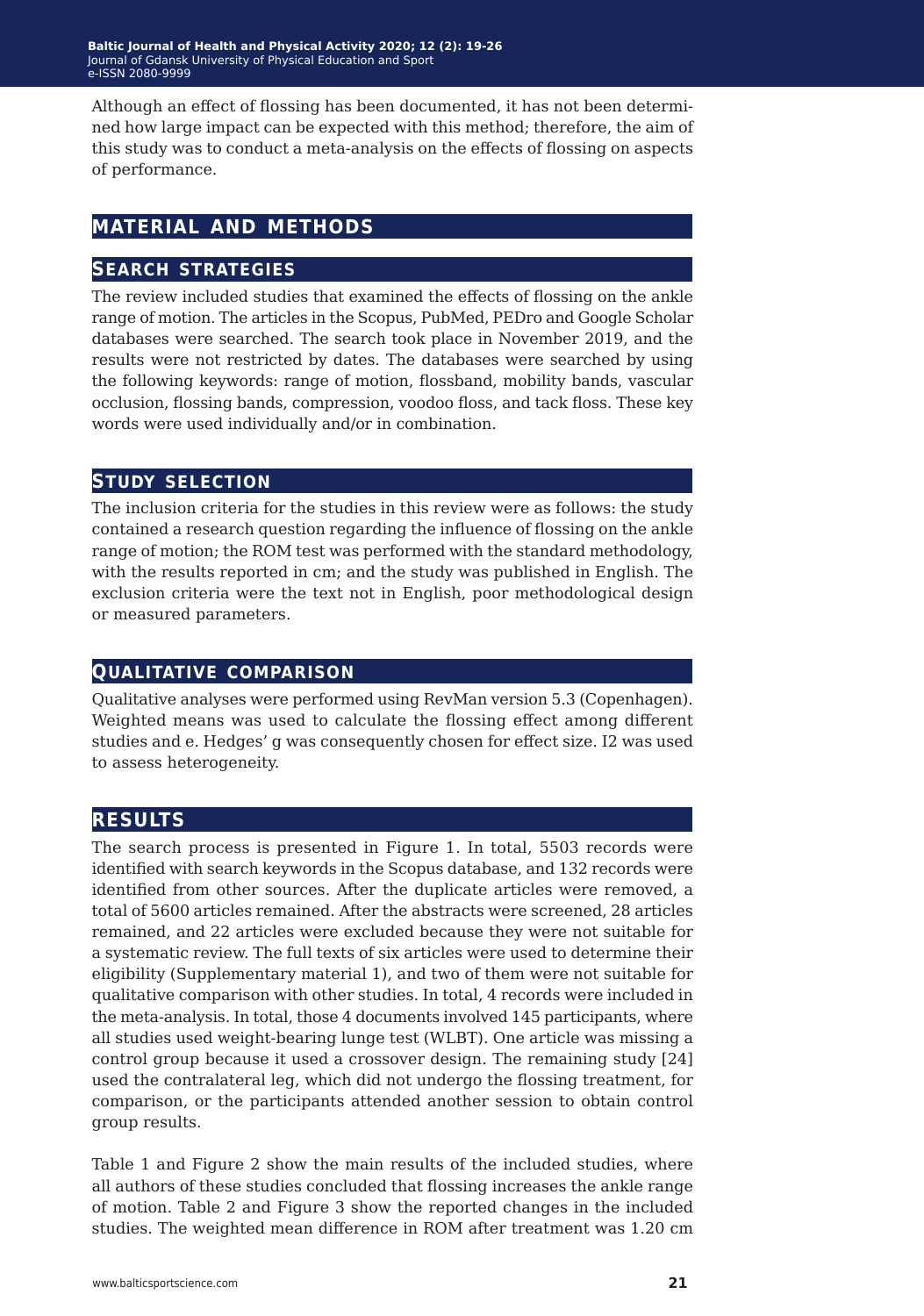(Hedge's  $g = 0.31$ , CI [0.086, 0.529],  $Z = 2.719$ ,  $p < 0.01$ ,  $I2 = 89\%$ ). The control groups did not show any differences between pre and post treatment. The same result was confirmed in the two other studies, where one was a single case and the other reported the increased ROM in degrees [25, 26]. The jump performance increase has been reported in two studies performed by Driller and one study performed by Mills [24, 27, 28]. In his first study Driller measured jump height and velocity which makes it incomparable with the other two studies, where peak force was measured during Counter Movement Jump (CMJ). Results have shown 4 cm improvement in the jump height and 0.15 (m.s-1) jump velocity improvement [24]. In another Driller study, the flossing impact on CMJ peak force was measured after application. Results have shown increasing of the peak force in the following order:  $69 \pm 67$ N after 5 minutes (d = 0.16),  $56 \pm 70N$  after 15 minutes (d = 0.13),  $135 \pm 148N$  after 30 minutes (d =  $0.32$ ) and  $89 \pm 101N$  after 45 minutes (d =  $0.21$ ) [27]. Mills also compared CMJ peak force pre and post values after 5 and 30 minutes, which resulted in 90  $\pm$ 117N (d = 0.28  $\pm$ 0.45) improvement after 5 minutes after floss application, and -37  $\pm$ 77N (d = - 0.12  $\pm$ 0.30). Overall, those results showed a beneficial impact of flossing application on the jump performance.



Fig. 1. PRISMA flowchart of the search process

| References          | n  | Preflossing   | Postflossing    | Pre control              | Post control   |
|---------------------|----|---------------|-----------------|--------------------------|----------------|
|                     |    | Mean $\pm$ SD | Mean $\pm$ SD   | Mean $\pm$ SD            | Mean $\pm$ SD  |
| Driller [24]        | 52 | $10.9 \pm 6$  | $12.7 \pm 6.5$  | $11.4 \pm 6.7$           | 11.6 $\pm$ 6.5 |
| Driller [27]        | 69 | $8.9 \pm 3.6$ | $9.7 \pm 3.7$   | $8.3 \pm 3.3$            | $8.3 \pm 3.7$  |
| Mills [28]          | 14 | $9.9 \pm 3.4$ | $10.3 \pm 3.5$  | $9.7 \pm 4.0$            | $10.1 \pm 3.5$ |
| Ross [22] right leg | 10 | $7 + 1.5$     | $8.15 \pm 1.5$  | $\overline{\phantom{a}}$ | ٠              |
| Ross [22] left leg  | 10 | $6.7 \pm 2.7$ | $8.65 \pm 2.03$ | ۰                        | ۰              |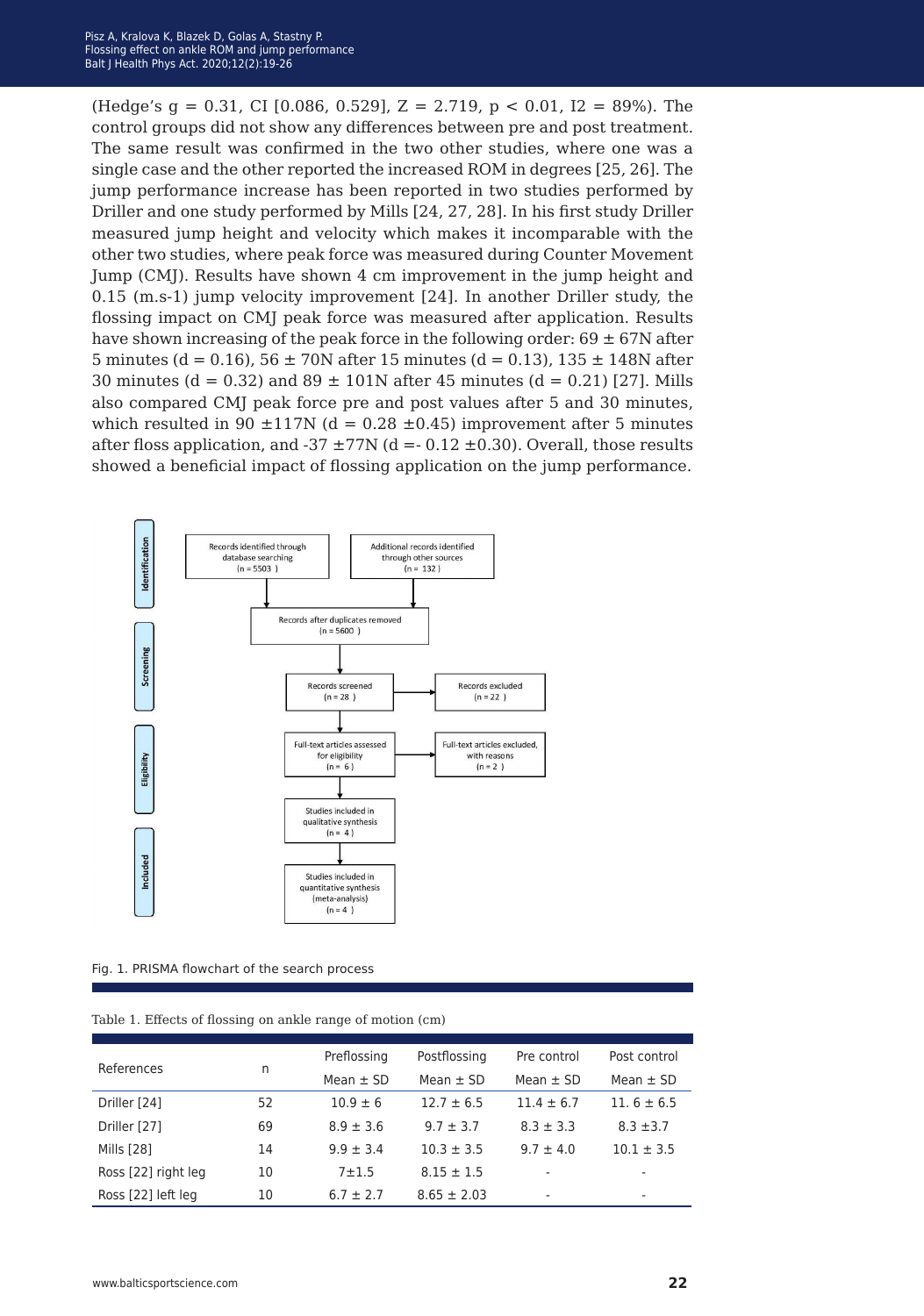

Fig. 2. Comparison of the preflossing and postflossing results

| Table 2. Effects of flossing on ankle range of motion (cm) |  |  |
|------------------------------------------------------------|--|--|
|------------------------------------------------------------|--|--|

| References          | n  | Difference between         | Effect size/        |
|---------------------|----|----------------------------|---------------------|
|                     |    | pre- and postflossing (cm) | confidence interval |
| Driller [24]        | 52 | 1.8                        | 0.29                |
| Driller [27]        | 69 | 0.8                        | 0.2                 |
| Mills [28]          | 14 | 0.4                        | 95% CL0.01-0.18 cm  |
| Ross [22] right leg | 10 | 1.15                       | 90% CL0.5-1.8 cm    |
| Ross [22] left leg  | 10 | 1.95                       | 90% CI 0.5-1.2 cm   |
| Weighted mean       |    | 1.20                       |                     |



Fig. 3. Comparison of all pre- and postflossing outcome measures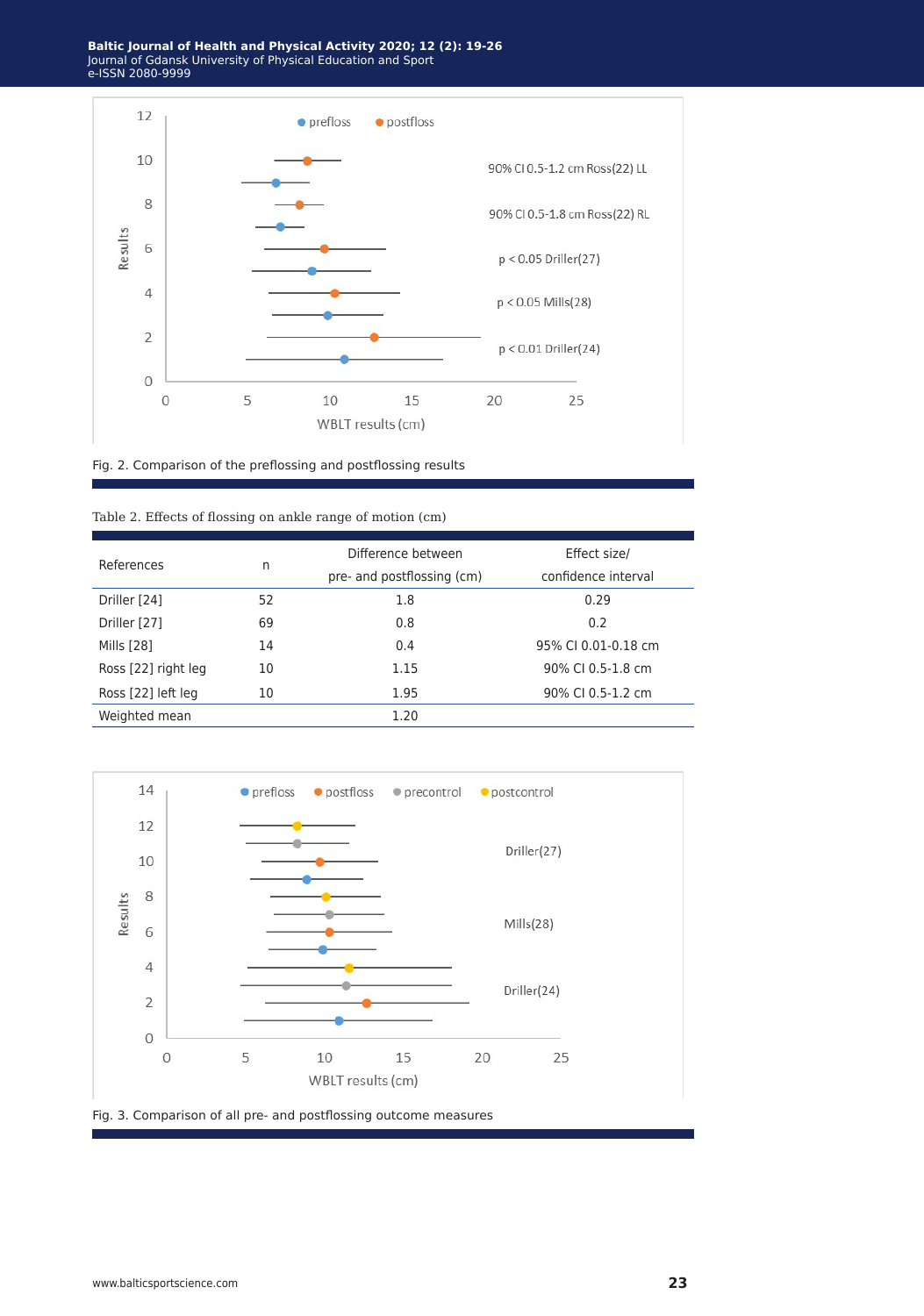### **discussion**

In the first quantitative systematic review of the flossing effect on the ankle range of motion, the evidence shows a small beneficial effect of flossing. Some of those papers reported few indicators; for instance, Driller and Mills assessed countermovement jumps (CMJs) after flossing, and in both studies, the outcomes yielded positive results. Based on these results, it can be assumed that flossing improves jump performance; however, more research needs to be conducted. Moreover, flossing can be applied to any part of the body that has fascia, but for now, most of the articles have focused on the ankle. This focus should be broadened, and new parts of the body should be explored to discover the potential of flossing. A study made by Hodeaux was assessed the impact of flossing application on the elbow ROM [29], and in another study flossing was applied to the glenohumeral joint to assess its efficiency [23].

Since improvement in the ankle ROM at the 0.6 cm level was considered large [30], the change in dorsiflexion measured with WBT at the 1.2 cm level can be considered a large increase in ankle mobility. On the other hand, the most significant limitation of this study is the differences in studies participants: in two studies, they were recreational athletes; in another study, they were professional athletes; and in the last study, the participants were individuals free from lower extremity injuries for 3 months. However, we can assume that flossing is beneficial to participants at different performance levels.

Driller et al. suggested the beneficial influence of flossing on the ankle ROM and jump performance. In his first article, he assessed 52 recreational athletes by using the WLBT, measuring ankle DF and plantar flexion (PF) with a goniometer and measuring single vertical jump height and velocity with a Gymaware device. The results showed a significant improvement in all test measures preto postintervention  $(p < 0.01)$  [24]. In his second study, 69 recreational athletes performed the WBLT, countermovement jump (CMJ) and a 15 m sprint test (SPRINT) before and up to 45 minutes after the application of the flossband to both ankles ( $n = 38$ ), and the control group did not receive flossing ( $n = 31$ ). There were significant differences ( $p > 0.05$ ) between the FLOSS and CON groups in the results for the WBLT, CMJ and 15 m sprint [27]. Stevenson et al. measured the influence of flossing in 5 male recreational athletes. They used a goniometer and the WBLT to obtain the results, which showed that DF significantly improved in the flossing group compared with the control group [26].

A group of scientists from New Zealand determined the effect of flossing in 14 professional male rugby union athletes (mean  $\pm$  SD: age; 23.9  $\pm$  2.7) [28]. They applied flossing for two minutes to both ankles and performed the same measurements without flossing on a separate day for the control data. The WBLT, CMJ and 20-meter sprint were performed, and the outcomes were assessed 5 minutes after and 30 minutes after application. The results showed a small but non-significant ( $p > 0.05$ ) benefit in the FLOSS group compared with the CON group for the CMJ at 5 minutes post-intervention  $(d = 0.28)$ and for sprinting for 10 meters  $(d = -0.45)$  and 15 meters  $(d = -0.24)$  at 30 minutes after the intervention [28]. Therefore, the results of flossing on jump performance should be more clearly evaluated.

In a study performed by Reid et al. [30], improvement in the ankle ROM was measured by the mobilization-with-movement (MWM) technique on talocrural joints. Dorsiflexion was assessed using a weight-bearing lunge test. They used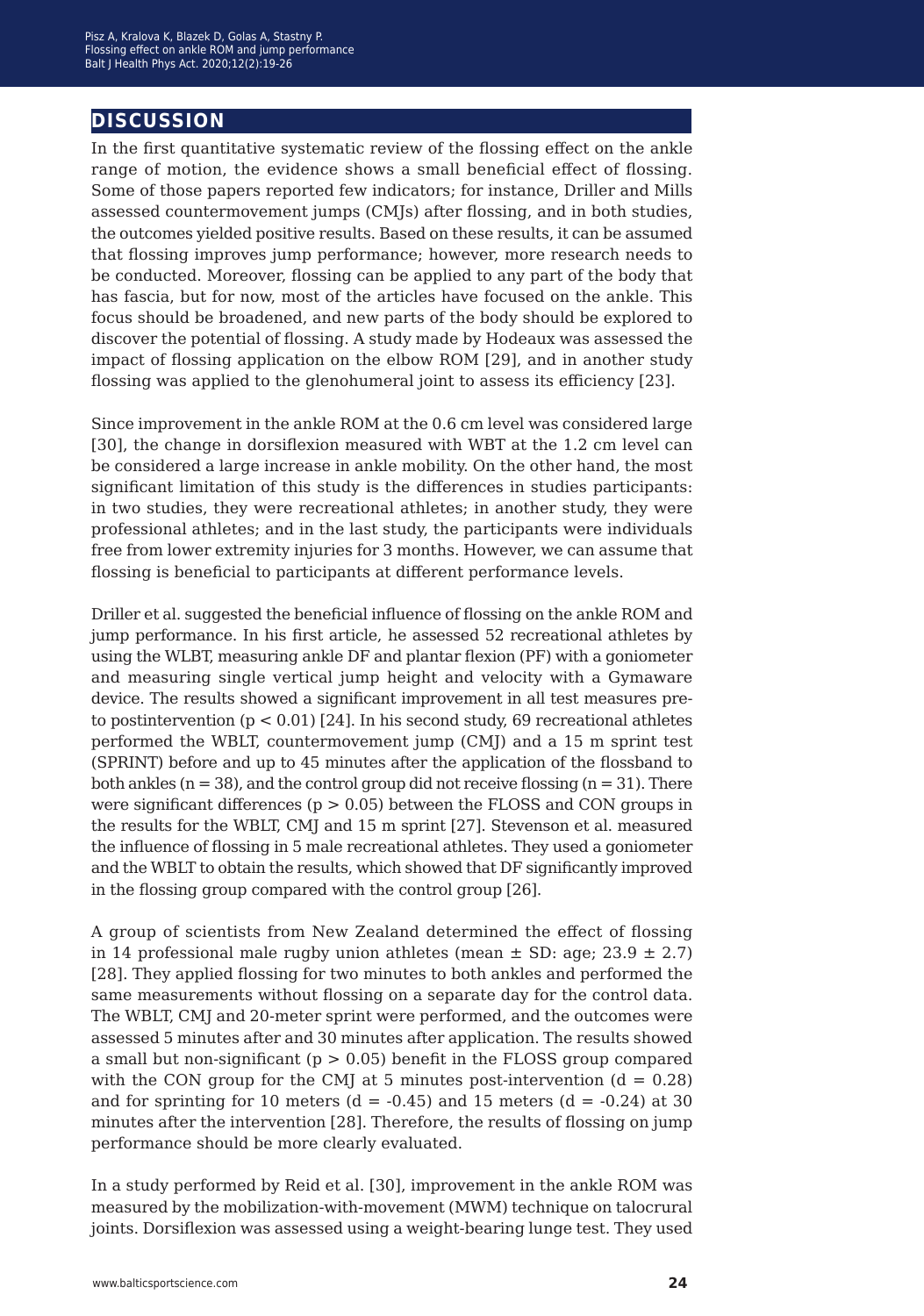a crossover design with randomized allocation to either a sham mobilization group or the MWM technique group. The results showed that the change in dorsiflexion following the MWM technique  $(0.63 \pm 0.89 \text{ cm})$  was significantly larger (p = 0.02) than the change following the sham technique (0.18  $\pm$  0.35 cm). Vicenzino et al. [31] measured the changes in the posterior talar glide and dorsiflexion of the ankle after mobilization with movement (MWM) in individuals with recurrent ankle sprains. The results showed that both the weight-bearing and non-weight-bearing MWMs significantly improved dorsiflexion by 26%  $(p < 0.17)$  in a WBLT test. Dorsiflexion before treatment was  $4.2 \pm 1.6$  cm for weight-bearing WMWs and  $4.3 \pm 1.9$  cm for non-weight-bearing MWMs, and those after treatment were  $4.8 \pm 1.5$  cm for WB\_MWMs and  $4.8 \pm 1.5$  cm for NWB\_MWMs, which yielded 0.6 cm of improvement for WB WMWs and 0.5 cm of improvement for NWB\_WMWs.

Weight Bearing Lunge Test (WBLT) is a very reliable test to measure the dorsiflexion (DF) range of movement in the ankle joint [32]. It does not require any tools, and the methodology is not complicated; therefore, it is a popular choice among researchers to assess the ankle ROM.

#### **conclusions**

After analyzing all the results and comparing flossing to other methods, it can be assumed that flossing is a useful method to acutely increase ROM. It can be used by physiotherapists during rehabilitation for individuals with ankle ROM limitations and athletes as a part of warm-up, especially before exercises that require a full ankle ROM, i.e., squats, CMJ. Moreover, it seems to be a good technique for individuals who participate in sports that involve jumping, e.g., volleyball and basketball; two studies proved that flossing could improve jump performance.

### **references**

- [1] Storm JM, Wolman R, Bakker EWP, Wyon MA. The relationship between range of motion and injuries in adolescent dancers and sportspersons: A systematic review. Front Psychol. 2018;9:287. [https://](https://doi.org/10.3389/fpsyg.2018.00287) [doi.org/10.3389/fpsyg.2018.00287](https://doi.org/10.3389/fpsyg.2018.00287)
- [2] Andersen JC. Flexibility in performance: Foundational concepts and practical issues. Athl Ther Today. 2006;11(3):9-12. <https://doi.org/10.1123/att.11.3.9>
- [3] Clansey A, Lees A, editors. Changes in lower limb joint range of motion on countermovement vertical jumping. ISBS-Conference Proceedings Archive; 2010
- [4] Starrett K, Cordoza G. Becoming a supple leopard: The ultimate guide to resolving pain, preventing injury, and optimizing athletic performance. Victory Belt Publishing; 2013.
- [5] Takarada Y, Nakamura Y, Aruga S, Onda T, Miyazaki S, Ishii N. Rapid increase in plasma growth hormone after low-intensity resistance exercise with vascular occlusion. J Appl Physiol. 2000;88(1):61-5. [https://](https://doi.org/10.1152/jappl.2000.88.1.61) [doi.org/10.1152/jappl.2000.88.1.61](https://doi.org/10.1152/jappl.2000.88.1.61)
- [6] Reeves GV, Kraemer RR, Hollander DB, et al. Comparison of hormone responses following light resistance exercise with partial vascular occlusion and moderately difficult resistance exercise without occlusion. J Appl Physiol. 2006;101(6):1616-22.<https://doi.org/10.1152/japplphysiol.00440.2006>
- [7] Stecco C, Porzionato A, Lancerotto L, et al. Histological study of the deep fasciae of the limbs. J Bodyw Mov Ther. 2008;12(3):225-30.<https://doi.org/10.1016/j.jbmt.2008.04.041>
- [8] Myers TW. Anatomy trains: Myofascial meridians for manual and movement therapists. Churchill Livingstone/Elsevier; 2014.
- [9] Chaitow L. Somatic dysfunction and fascia's gliding-potential. J Bodyw Mov Ther. 2014;18:1-3. [https://](https://doi.org/10.1016/j.jbmt.2013.11.019) [doi.org/10.1016/j.jbmt.2013.11.019](https://doi.org/10.1016/j.jbmt.2013.11.019)
- [10] Guimberteau JC, Delage JP, McGrouther DA, Wong JKF. The microvacuolar system: How connective tissue sliding works. J Hand Surg (European Volume). 2010;35(8):614-22. [https://doi.](https://doi.org/10.1177/1753193410374412) [org/10.1177/1753193410374412](https://doi.org/10.1177/1753193410374412)
- [11] Lawson CS, Downey JM. Preconditioning: state of the art myocardial protection. Cardiovasc Res. 1993;27(4):542-50.<https://doi.org/10.1093/cvr/27.4.542>
- [12] Pang CY, Yang RZ, Zhong A, Xu N, Boyd B, Forrest CR. Acute ischaemic preconditioning protects against skeletal muscle infarction in the pig. Cardiovasc Res. 1995;29(6):782-8. [https://doi.](https://doi.org/10.1016/S0008-6363(96)88613-5) [org/10.1016/S0008-6363\(96\)88613-5](https://doi.org/10.1016/S0008-6363(96)88613-5)